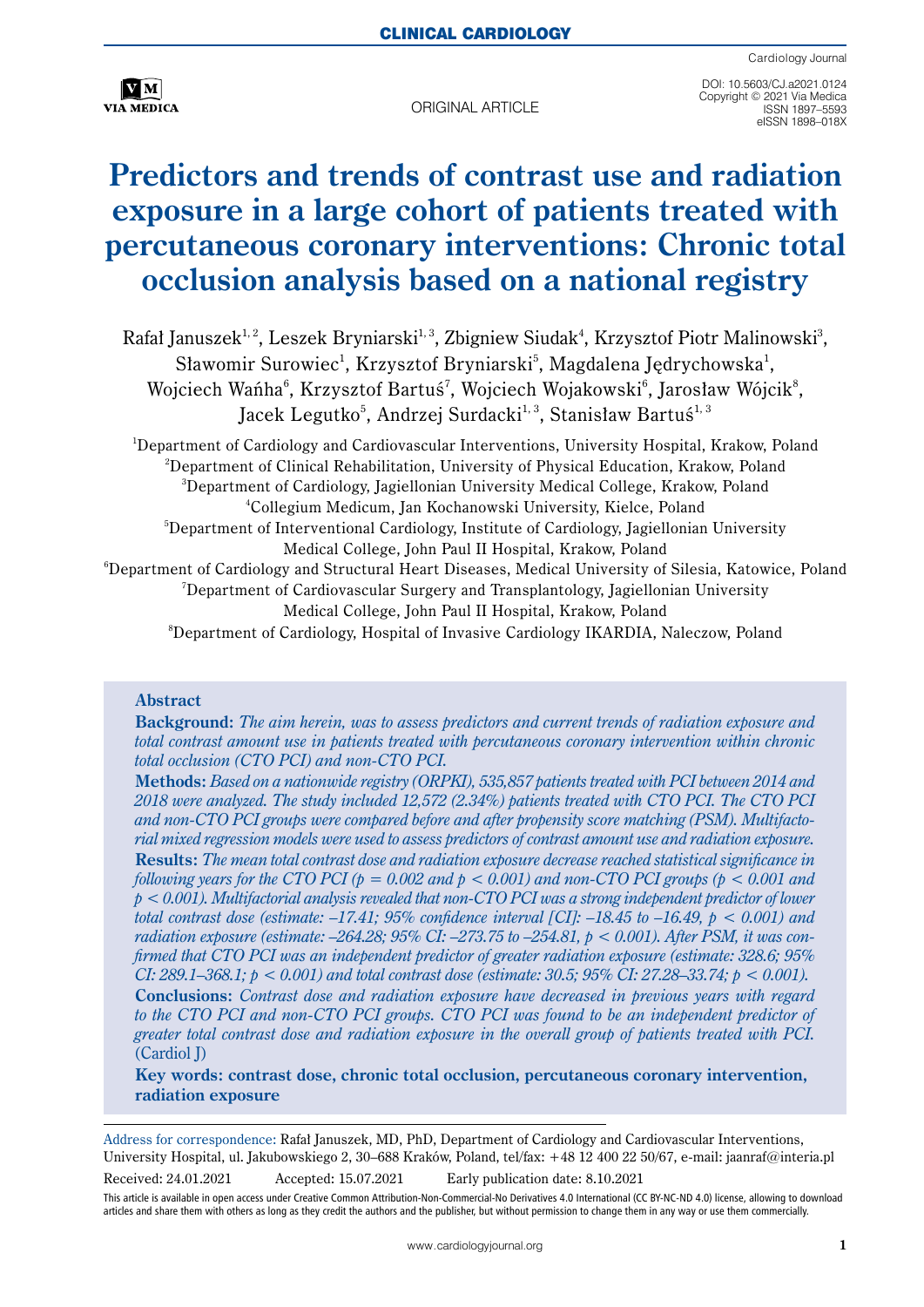# **Introduction**

The incidence of percutaneous coronary interventions within chronic total occlusion (CTO PCIs) in the overall group of examined patients treated with PCI is estimated to be between 5.5% and 12% according to the registry, the incidence of CTOs in the overall group of patients undergoing coronary angiography ranges between 15% and 20%, however, in selected analyses, it reaches even more than half of the values presented for diagnostic heart catheterization [1–6]. The frequency of CTOs depends, among others, on the definition of CTO or mode of diagnostic coronary angiography. It is estimated that from the group of patients with CTO diagnosed during coronary angiography, roughly, 1/3 of them will undergo an attempt of CTO PCI (10%) or surgical revascularization (20%) [4]. According to the current European guidelines, percutaneous revascularization of CTOs should be considered in patients with angina resistant to medical therapy or with a large area of documented ischemia within the territory of the occluded artery (class IIa B) [7]. A large percentage of patients remain under pharmacological therapy due to limited evidence regarding the risk/benefit ratio and asymptomatic coronary atherosclerosis [8]. In recently published studies, it has been confirmed that there is superiority of PCI over medical therapy in patients with CTO [9, 10]. Variability in the frequency of CTO PCIs was observed according to the volume of the center [4]. Percutaneous revascularization of CTOs is associated with an increased risk of specific procedure-related complications, including those vascular — with leading coronary artery perforation, and with longer procedure time of contrastinduced nephropathy (CIN), radiation exposure as well as loss of collateral circulation [3, 11].

Therefore, in the present study, the aim was to assess predictors and current trends of radiation exposure and total contrast amount use in an overall group of patients treated with PCI and with special insight into CTO PCIs.

# **Methods**

# **Study design and patient population**

This retrospective analysis was performed on prospectively collected data [12]. Data for conducting the current study were obtained from the National Registry of Percutaneous Coronary Interventions (ORPKI), maintained in cooperation with the Polish Cardiac Society's Association of Cardiovascular Interventions (AISN). The registry has been described in previously published papers [12, 13]. Data were obtained from the registry between January 2014 and December 2018. 12,572 patients treated with PCI within CTO were selected out of 535,857 patients treated using PCI during the analyzed period. The technical aspects of the procedure, such as the choice of access site (femoral or radial), culprit lesion approach (antegrade or retrograde), sheath and catheter size, as well as guidewires, microcatheters and other devices specific for CTO PCIs, were at the operator's discretion. Furthermore, the periprocedural anticoagulation and indications for PCI as well as stent type remained at the first operator's discretion. Antiplatelet therapy was initiated according to current European guidelines [14]. The protocol complied with the 1964 Declaration of Helsinki, and all participants provided their written informed consent to participate in the percutaneous intervention. Due to the retrospective nature and anonymization of the collected data and registry, obtaining the consent of the Bioethics Committee was not required.

# **Study endpoints**

Primary study endpoints included the total amount of contrast used during the procedure and entire radiation exposure in following years assessed in the presented study. Prior to propensity score matching (PSM), predictors of contrast amount and radiation dose in the overall group of patients treated with PCI were calculated. After PSM, the effect of PCI within CTO on the total amount of contrast used during the PCI and whole radiation exposure was also assessed.

# **Statistical analysis**

Categorical variables are presented as numbers and percentages. Continuous variables are expressed as mean (standard deviation [SD]) or median (interquartile range [IQR]), where applicable. Normality was assessed via the Shapiro-Wilk test. Equality of variance was evaluated using Levene's test. Differences between the two groups were compared using the Student or Welch t-test, depending on the equality of variance for normally distributed variables. The Mann-Whitney U-test was applied for non-normally distributed continuous variables. Categorical variables were compared using the Pearson chi-squared or the Fisher exact test if 20% of the cells had an expected count of less than 5 (Monte Carlo simulation for the Fisher test was used with tables of greater dimensions than  $2 \times 2$ ). All of the baseline/demographic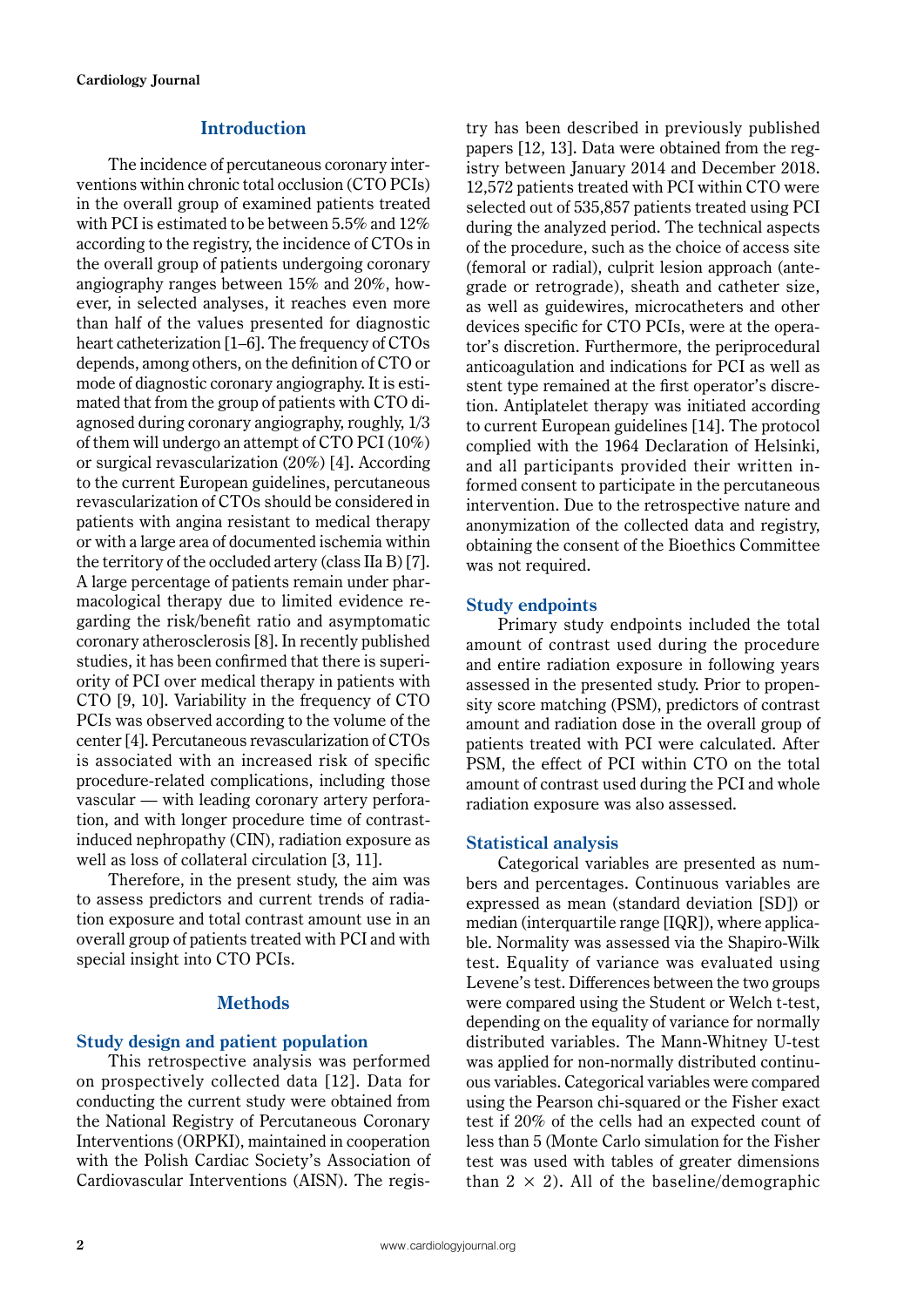| <b>Variables</b>              | <b>Non-CTO</b><br><b>Total</b><br>$(n = 535,853)$<br>$(n = 523,281)$ |                 | <b>CTO</b><br>$(n = 12,572)$ | P       |
|-------------------------------|----------------------------------------------------------------------|-----------------|------------------------------|---------|
| Age [years]                   | $67.1 \pm 10.8$                                                      | $67.1 \pm 10.8$ | $66.6 \pm 10.3$              | < 0.001 |
| Weight [kg]                   | $80.9 \pm 16.9$                                                      | $80.9 \pm 16.9$ | $83.2 \pm 16.1$              | < 0.001 |
| Gender, male                  | 363,574 (67.9)                                                       | 354,147 (67.7)  | 9,427(75)                    | < 0.001 |
| <b>Diabetes</b>               | 127,441 (23.8)                                                       | 123,969 (23.7)  | 3,472(27.6)                  | < 0.001 |
| Arterial hypertension         | 378,874 (70.7)                                                       | 369,259 (70.6)  | 9,615(76.5)                  | < 0.001 |
| Prior stroke                  | 17,507 (3.3)                                                         | 17,015 (3.2)    | 492 (3.9)                    | < .001  |
| Prior myocardial infarction   | 163,353 (30.5)                                                       | 157,452 (30.1)  | 5,901 (46.9)                 | < 0.001 |
| <b>Prior PCI</b>              | 198,339 (37)                                                         | 192,360 (36.8)  | 5,979 (47.6)                 | < 0.001 |
| <b>Prior CABG</b>             | 33,167(6.2)                                                          | 32,133(6.1)     | 1,034(8.2)                   | < 0.001 |
| Smoking                       | 106,123 (19.8)                                                       | 103,412 (19.8)  | 2,711(21.6)                  | < 0.001 |
| Kidney failure                | 29,487 (5.5)                                                         | 28,552 (5.5)    | 935(7.4)                     | < 0.001 |
| <b>COPD</b>                   | 11,623 (2.6)                                                         | 11,214 (2.6)    | 409 (3.7)                    | < 0.001 |
| Clinical presentation of CAD: |                                                                      |                 |                              | < 0.001 |
| Stable angina                 | 155,651 (29.1)                                                       | 149,347 (28.6)  | 6,304(50.3)                  |         |
| Unstable angina               | 155,141 (29.0)                                                       | 152,163 (29.1)  | 2,978 (23.7)                 |         |
| <b>NSTEMI</b>                 | 100,989 (18.8)                                                       | 99,374 (19.0)   | 1,615 (12.9)                 |         |
| <b>STEMI</b>                  | 116,617 (21.8)                                                       | 115, 197 (22.1) | 1,420 (11.3)                 |         |
| <b>Others</b>                 | 6772 (1.3)                                                           | 6541 (1.2)      | 231(1.8)                     |         |

| Table 1. Clinical characteristics at baseline for patients treated with PCI according to culprit lesion type |  |  |
|--------------------------------------------------------------------------------------------------------------|--|--|
| — CTO vs. non-CTO.                                                                                           |  |  |

Data are presented as mean ± standard deviation or count (percentage); percentages reflect available study data; CTO — chronic total occlusion; CABG — coronary artery by-pass grafting; COPD — chronic obstructive pulmonary disease; CAD — coronary artery disease; NSTEMI — non-ST segment elevation myocardial infarction; PCI — percutaneous coronary intervention; STEMI — ST segment elevation myocardial infarction

characteristics included in the logistic regression model used PSM. PSM was performed with the nearest neighbour algorithm. The groups were considered balanced if standardised differences for each of the analyzed baseline/demographic characteristics were lower than 10%. The PSM analysis included age, body mass, diabetes, prior stroke, prior myocardial infarction, prior PCI, prior coronary artery bypass grafting, smoking status, arterial hypertension, kidney disease, chronic obstructive pulmonary disease, vascular access, thrombectomy, rotablation use, thrombolysis in myocardial infarction (TIMI), flow grade prior to PCI, gender, clinical presentation at baseline, cardiac arrest before admission to the hospital, the use of imaging tests (fractional flow reserve [FFR], intravascular ultrasound [IVUS], optical coherence tomography [OCT]), the results of coronary artery angiography, type of PCI and culprit lesion. The effect of PCI within CTO on contrast use and radiation exposure was assessed using mixed-effect models to account for matching. Statistical analysis was performed using the R, version 3.5.3 (R Foundation for Statistical Computing, Vienna, Austria,

2019) with the following packages: 'MatchIt', version 3.0.2 and 'lme4', version 1.1-21.

# **Results**

# **Population**

Before PSM, a group of 523,128 patients treated with PCI and within the non-CTO culprit lesion were compared with 12,569 patients treated within the CTO culprit lesion.

# **Patient characteristics**

Patients from the CTO group were characterized by significantly younger mean age (66.6  $\pm$  $\pm$  10.3 years vs. 67.1  $\pm$  10.8 years, p < 0.001) and a greater occurrence of males (75% vs. 67.7%,  $p < 0.001$ ). This and other clinical indices are presented in Table 1.

# **Coronary angiography and culprit lesion characteristics**

The frequency of patients with multi-vessel disease (MVD) and without left main coronary artery (LMCA) disease involvement, as well as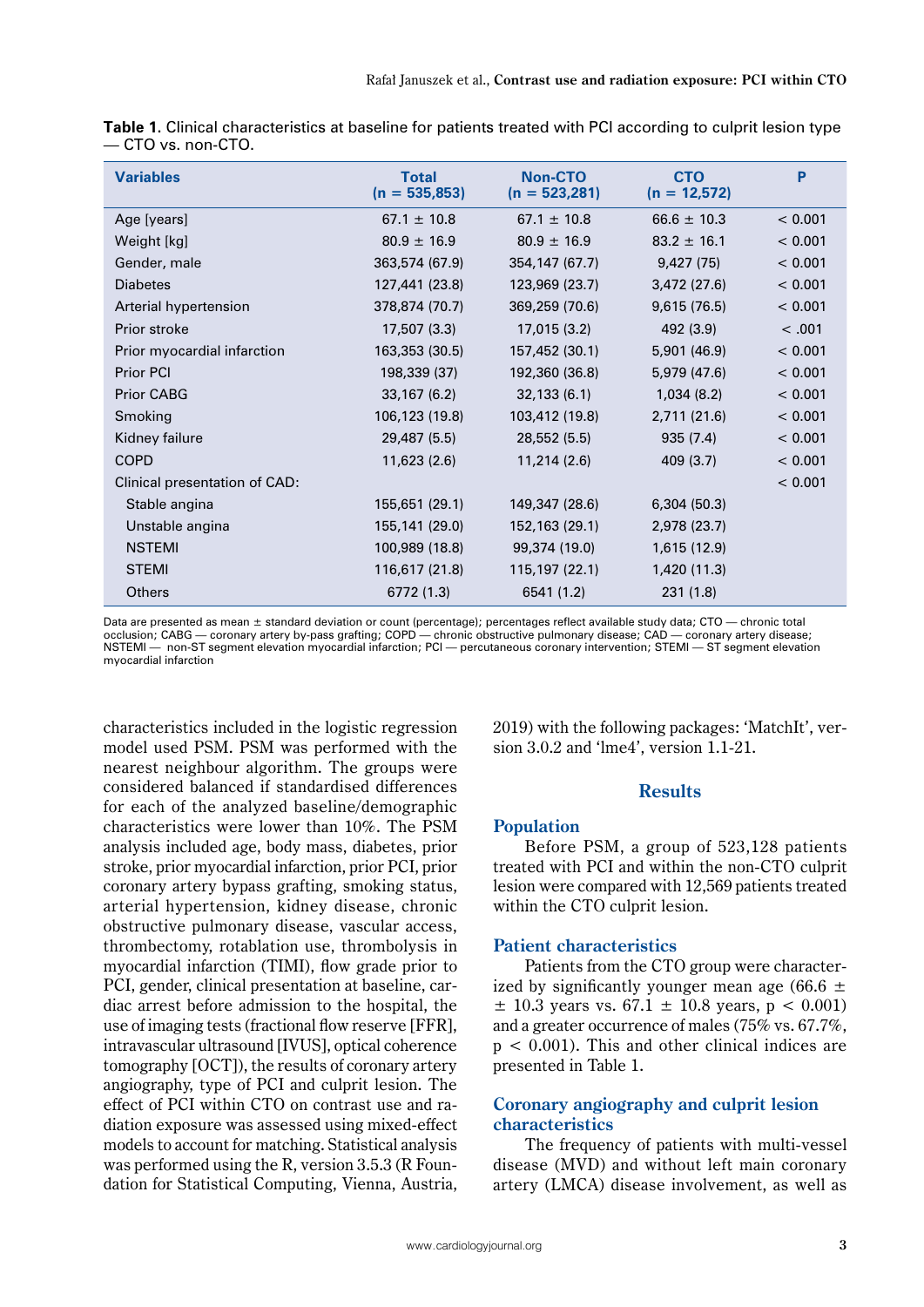| Table 2. Coronary angiography and culprit lesion characteristics among patients treated with PCI |  |
|--------------------------------------------------------------------------------------------------|--|
| according to coronary artery patency (CTO vs. non-CTO).                                          |  |

| <b>Variables</b>                | <b>Total</b><br>$(n = 535,853)$ | Non-CTO<br>$(n = 523,281)$ | <b>CTO</b><br>$(n = 12,572)$ | P       |
|---------------------------------|---------------------------------|----------------------------|------------------------------|---------|
| <b>Coronary angiography</b>     |                                 |                            |                              | < 0.001 |
| <b>SVD</b>                      | 206,117 (46.6)                  | 202,713 (46.7)             | 3,404(40.2)                  |         |
| <b>MVD without LMCA</b>         | 211,418 (47.8)                  | 206,868 (47.7)             | 4,550 (53.7)                 |         |
| <b>MVD and LMCA</b>             | 23,652 (5.3)                    | 23,152 (5.3)               | 500(5.9)                     |         |
| <b>Isolated LMCA</b>            | 1,156(0.3)                      | 1,142(0.3)                 | 14(0.2)                      |         |
| Location of culprit artery      |                                 |                            |                              |         |
| Right coronary artery           | 156,296 (31.6)                  | 150,884 (31.4)             | 5,814 (46)                   | < 0.001 |
| Left main coronary artery       | 16,009 (3.2)                    | 15,819 (3.3)               | 64(0.5)                      | < 0.001 |
| Left anterior descending artery | 186,974 (37.8)                  | 183,150 (38.1)             | 3,811 (30.2)                 | < 0.001 |
| Circumflex artery               | 124,025 (25.1)                  | 122,058 (25.4)             | 2,841 (22.5)                 | < 0.001 |
| Intermediate artery             | 8,519(1.7)                      | 8,376(1.7)                 | 100(0.8)                     | < 0.001 |
| <b>Bifurcation</b>              | 9,410(8.3)                      | 9,248(8.3)                 | 162(6.0)                     | < 0.001 |
| <b>Type of culprit lesion</b>   |                                 |                            |                              | < 0.001 |
| De-novo                         | 440,847 (94.03)                 | 430,301 (94.05)            | 10,546 (93.6)                |         |
| Restenosis:                     | 25,256 (5.39)                   | 24,559 (5.37)              | 697 (6.19)                   |         |
| Drug-eluting stent              | 17,344 (3.70)                   | 16,895 (3.69)              | 449 (3.99)                   |         |
| Bare-metal stent                | 6,743 (1.44)                    | 6,521 (1.43)               | 222 (1.97)                   |         |
| Bioresorbable scaffold          | 252 (0.05)                      | 248 (0.05)                 | 4(0.04)                      |         |
| Drug-coated balloon             | 560 (0.12)                      | 546 (0.12)                 | 14 (0.12)                    |         |
| Plain-old balloon angioplasty   | 357 (0.08)                      | 349 (0.08)                 | 8(0.07)                      |         |
| In-stent thrombosis             | 2,710 (0.58)                    | 2,686 (0.59)               | 24 (0.21)                    |         |

Data are presented as count (percentages); percentages reflect available study data; CTO — chronic total occlusion; LAD — left anterior descending coronary artery; LMCA — left main coronary artery; MVD — multi-vessel disease; PCI — percutaneous coronary intervention; SVD — single-vessel disease

patients with MVD and LMCA involvement was more frequent in the CTO group (53.7% vs. 47.7%; 5.9% vs. 5.3%, respectively,  $p < 0.001$ ). These and other variables are presented in Table 2.

# **Procedural indices**

Patients from the CTO group were more often treated from femoral approach in comparison to the non-CTO group  $(34.6\% \text{ vs. } 24.9\%, \text{ p} < 0.001)$ . Drug-eluting stents (DESs) were implanted significantly more often in the non-CTO group (44.9% vs.  $85.4\%$ ,  $p < 0.001$ ). Those and other procedural indices are presented in Table 3.

# **Contrast amount and radiation exposure**

Before PSM, mean radiation exposure (1658  $\pm$  $\pm$  1,269.7 vs. 1,031.1  $\pm$  939.5 mGy, p < 0.001) and the total contrast amount (213.4  $\pm$  102.7 vs.  $171.9 \pm 75.6 \text{ mL}$ ,  $p < 0.001$ ) was greater in the CTO group in comparison to non-CTO (Table 3). When considering trends in total contrast amount use at the assessed period of time (2014–2018), a significantly higher use of total contrast amount in the CTO compared to the non-CTO group in subsequent years of the analysed period ( $p <$ < 0.001) was observed, while a significant decrease was noted in recent years for the CTO  $(p = 0.002)$  and non-CTO groups  $(p < 0.001)$ , Fig. 1A). A similar trend was observed for radiation exposure, which has significantly decreased in recent years among the CTO  $(p < 0.001)$  and non-CTO groups ( $p < 0.001$ ), and was significantly greater in subsequent years for the CTO group  $(p < 0.001,$  Fig. 1B).

# **Catheterization laboratory and operator volume**

The total number of catheterization laboratories (CathLab) performing PCI within CTO was 164. The average number of CTO procedures per 1 CathLab was:  $112 \pm 133$  (64 [28  $\div$  139], range 0–602). The average percent of CTO procedures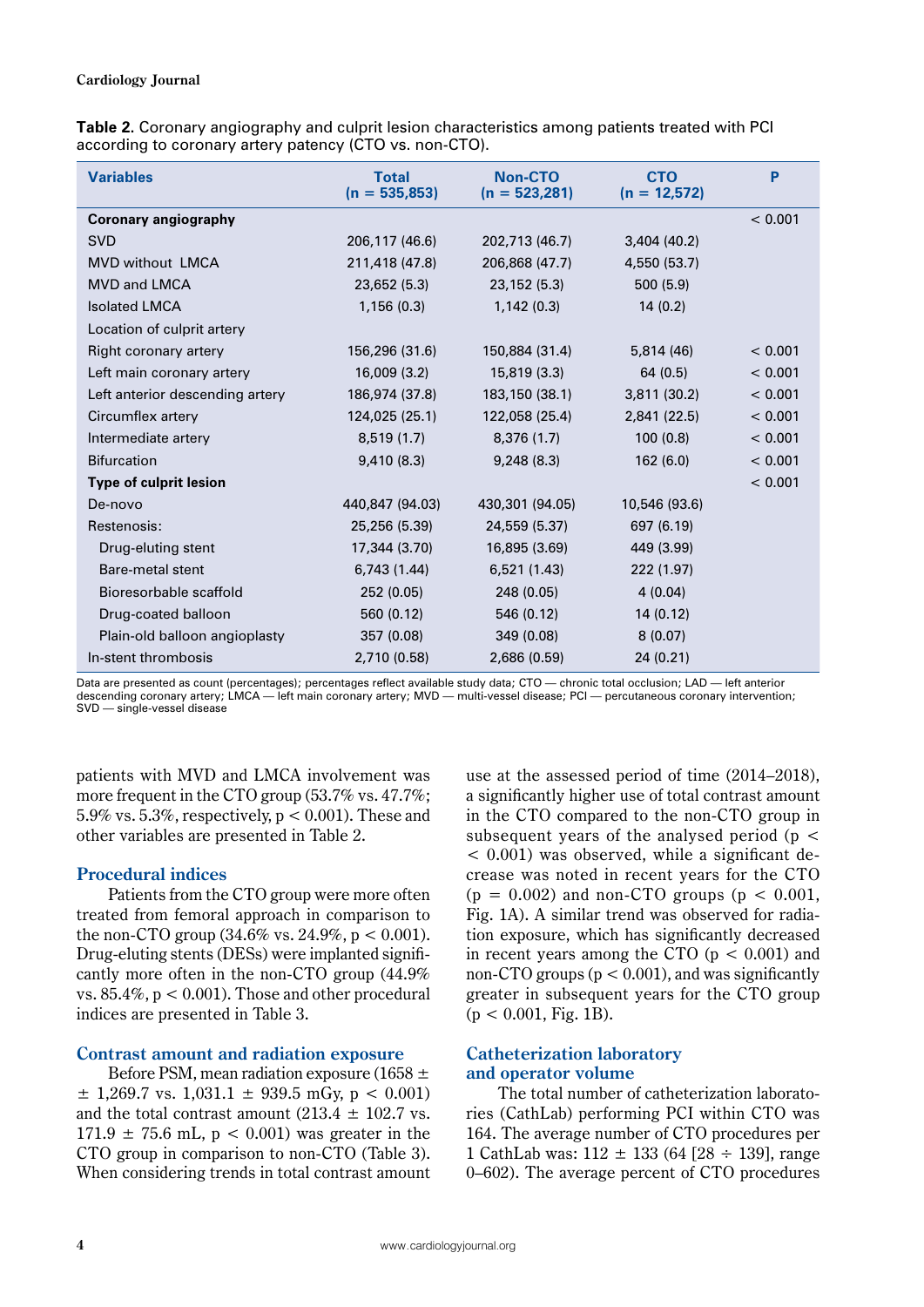| <b>Variables</b>                  | <b>Non-CTO</b><br><b>Total</b><br>$(n = 535,853)$<br>$(n = 523,281)$ |                                              | <b>CTO</b><br>$(n = 12,572)$              | P       |
|-----------------------------------|----------------------------------------------------------------------|----------------------------------------------|-------------------------------------------|---------|
| Vascular access, femoral          | 133,364 (25.1)                                                       | 129,055 (24.9)                               | 8,153 (34.6)                              | < 0.001 |
| <b>Fractional flow reserve</b>    | 10,355(1.9)                                                          | 10,224 (1.9)                                 | 131(1.0)                                  | < 0.001 |
| Intravascular ultrasound          | 6,442(1.2)                                                           | 6,263(1.2)                                   | 179(1.4)                                  | 0.02    |
| Optical coherence tomography      | 992(0.2)                                                             | 912(0.2)                                     | 80(0.6)                                   | < 0.001 |
| Rotablation                       | 2,710(0.5)                                                           | 2,604(0.5)                                   | 106 (0.8)                                 | < 0.001 |
| TIMI flow grade before PCI:       |                                                                      |                                              |                                           | < 0.001 |
| $\mathbf 0$                       | 107,446 (20.8)                                                       | 97,656 (19.4)                                | 9,970 (78.7)                              |         |
| Other than 0                      | 408,776 (79.2)                                                       | 406,128 (80.6)                               | 2,648 (21.3)                              |         |
| TIMI flow grade after PCI:        |                                                                      |                                              |                                           | < 0.001 |
| 0                                 | 11,712(2.3)                                                          | 7,799 (1.5)                                  | 3,913(31.5)                               |         |
| 1                                 | 5,419(1)                                                             | 4,737 (0.9)                                  | 682 (5.5)                                 |         |
| $\overline{c}$                    | 14,896 (2.9)                                                         | 14,372 (2.9)                                 | 524 (4.2)                                 |         |
| 3                                 | 484,862 (93.8)                                                       | 477,547 (94.7)                               | 7,315 (58.8)                              |         |
| Culprit artery patency after PCI: |                                                                      |                                              |                                           | < 0.001 |
| Absent (TIMI grade 0 and 1)       | 17,131(3.3)                                                          | 12,536(2.5)                                  | 4,595 (36.7)                              |         |
| Present (TIMI grade 2 and 3)      | 499,758 (96.7)                                                       | 491,919 (97.5)                               | 7,839 (63)                                |         |
| Type of PCI:                      |                                                                      |                                              |                                           | < 0.001 |
| Drug-eluting stent                | 452,793 (84.5)                                                       | 447,148 (85.4)                               | 5,645 (44.9)                              |         |
| Bare-metal stent                  | 21,265 (4.0)                                                         | 21,243(4.1)                                  | 22(0.2)                                   |         |
| Bioresorbable stent               | 4,574 (0.8)                                                          | 4,280(0.8)                                   | 294(2.3)                                  |         |
| DCB/POBA/Failed angioplasty       | 57,220 (10.7)                                                        | 50,609 (9.7)                                 | 6,611(52.6)                               |         |
| Procedural related complications  | 10,462 (1.95)                                                        | 10,115 (1.93)                                | 346 (2.75)                                | < 0.001 |
| Radiation dose [mGy]              | $1045.4 \pm 952.9$<br>789 [446 $\div$ 1340]                          | $1.031.1 \pm 939.5$<br>780 [441 $\div$ 1321] | $1658 \pm 1269.7$<br>$1334$ [765 ÷ 2188]  | < 0.001 |
| Contrast amount [mL]              | $172.8 \pm 76.8$<br>150 [120 $\div$ 200]                             | $171.9 \pm 75.6$<br>150 [120 $\div$ 200]     | $213.4 \pm 102.7$<br>200 [150 $\div$ 250] | < 0.001 |

|                    | Table 3. Procedural indices among patients treated with PCI according to coronary artery patency of |  |  |
|--------------------|-----------------------------------------------------------------------------------------------------|--|--|
| (CTO vs. non-CTO). |                                                                                                     |  |  |

Data are presented as mean ± standard deviation, median [interquartile range] or count (percentage); percentage reflects available study data;<br>CTO — chronic total occlusion; DCB — drug-coated balloon; PCI — percutaneous co TIMI — thrombolysis in myocardial infarction

per 1 CathLab was: 2.35 ± 2.16 (1.85 [0.67÷ 3.1], range 0–11.71). Total radiation exposure per 1 procedure was not correlated with number of procedures per 1 CathLab ( $R = 0.017$ ) or with the percent of procedures ( $R = 0.025$ ).

Total contrast dose per 1 procedure was neither correlated with number of procedures per 1 CathLab ( $R = 0.042$ ) nor with the percent of procedures  $(R = 0.034)$ . The number of operators was not available in the presented analysis (Fig. 2).

# **Propensity score matching**

A comparison of selected indices between the CTO and non-CTO groups after PSM is presented in Table 4.

# **Predictors of increased radiation dose and contrast amount**

Predictors of contrast amount used during PCI are presented on the Figure 3, while predictors of radiation exposure are presented on Figure 4. Following PSM, PCI within the CTO lesion remained significantly correlated with the increased total use of contrast amount (estimate: 30.5, 95% CI: 27.28–  $-33.74$ ;  $p < 0.001$ ) and greater radiation exposure (estimate: 328.6, 95% CI: 289.1–368.1; p < 0.001).

# **Discussion**

The main finding of the current study was that over subsequent years, the total contrast amount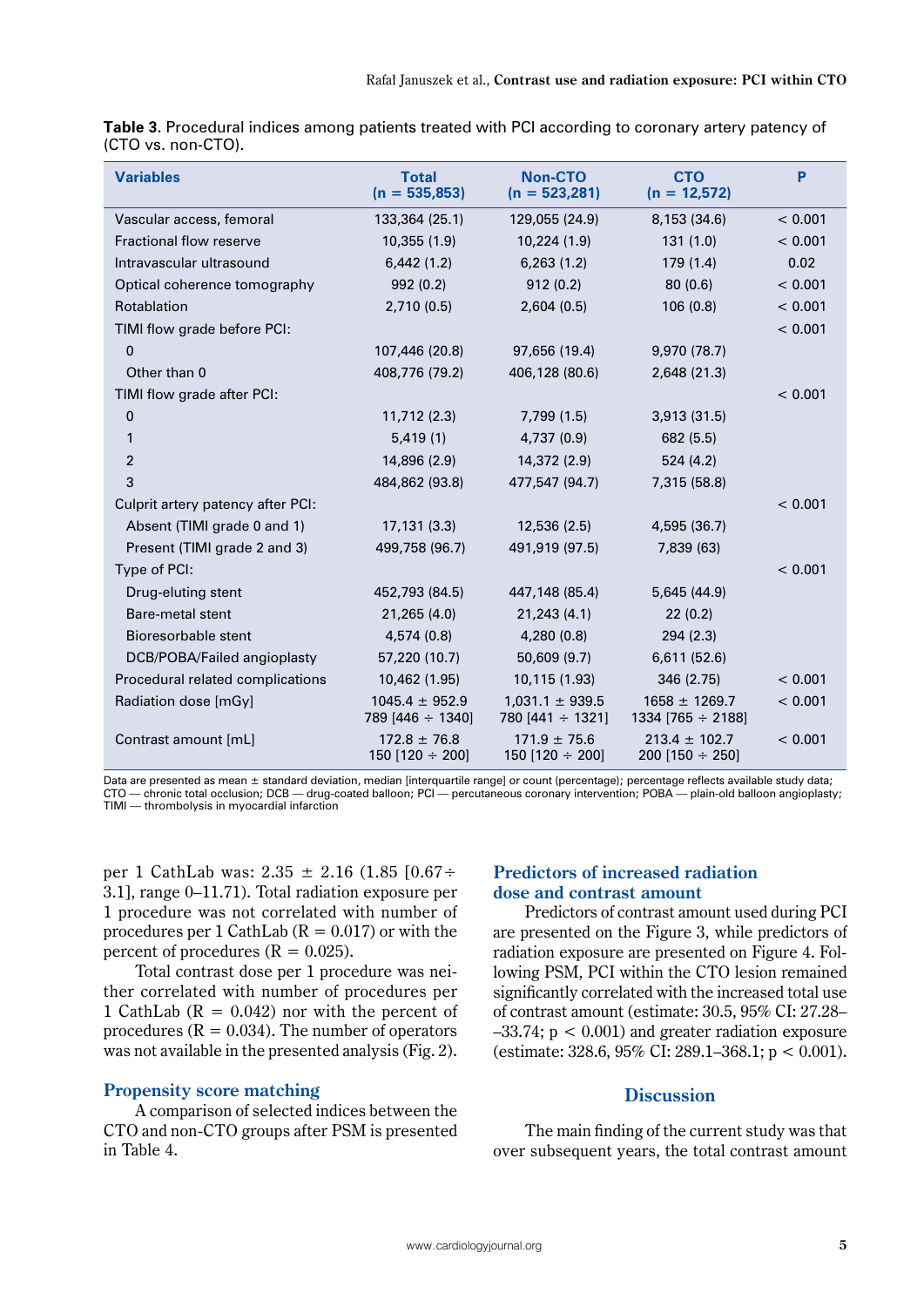

**Figure 1. A.** Mean contrast amount used per 1 percutaneous coronary intervention (PCI) procedure in following years (2014–2018), among patients treated within chronic total occlusion (CTO) and non-CTO culprit lesions. Each error bar is constructed using a 95% confidence interval of the mean;  $*$ if  $p < 0.001$  comparing patients in the CTO and non--CTO group during individual years; **B.** Mean radiation dose used per 1 PCI procedure in following years (2014–2018), among patients treated within CTO and non-CTO culprit lesions. Each error bar is constructed using a 95% confidence interval of the mean; \*if p < 0.001 comparing patients in the CTO and non-CTO group during individual years.



**Figure 2. A.** Frequency distribution of total contrast volume used during the chronic total occlusion (CTO) and non-CTO procedures; **B.** Frequency distribution of total radiation exposure in CTO and non-CTO procedures.

and radiation exposure remained significantly higher in CTO PCI group in comparison to the non-CTO PCI group. Moreover, the total contrast dose and radiation exposure decreased significantly in following years in the CTO PCI as well as non-CTO PCI groups. Among several predictors, CTO PCI was an independent one of greater total contrast amount and radiation exposure in the overall group of patients treated with PCI. Importantly, after PSM, between the CTO PCI and non-CTO PCI groups,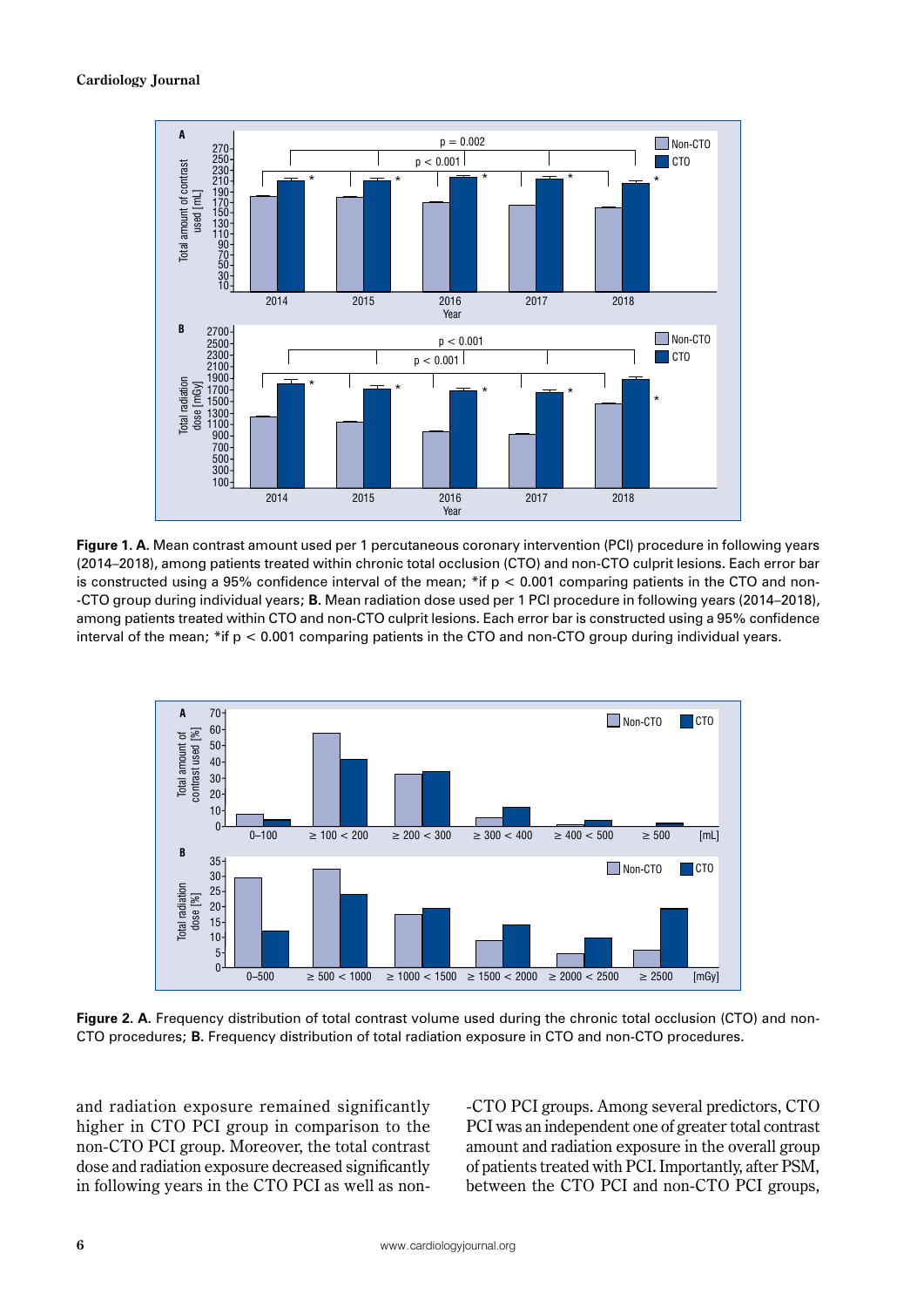|                                         | <b>Non-CTO</b><br>$(n = 5,652)$ | <b>CTO</b><br>$(n = 5,652)$ |
|-----------------------------------------|---------------------------------|-----------------------------|
| Age                                     | $67.2 \pm 10.8$                 | $67.0 \pm 10.4$             |
| Weight [kg]                             | $83.1 \pm 16.3$                 | $83.4 \pm 16.5$             |
| Gender, males                           | 4,044 (71.5)                    | 4,173 (73.8)                |
| <b>Diabetes</b>                         | 1,570 (27.8)                    | 1,592 (28.2)                |
| Prior stroke                            | 253 (4.5)                       | 237 (4.2)                   |
| Prior myocardial infarction             | 2,223 (39.3)                    | 2,337 (41.3)                |
| Prior PCI                               | 2,115 (37.4)                    | 2,241 (39.6)                |
| Prior CABG                              | 464 (8.2)                       | 440 (7.8)                   |
| Smoking                                 | 1,298 (23.0)                    | 1,308 (23.1)                |
| Arterial hypertension                   | 4,214 (74.6)                    | 4,285 (75.8)                |
| Kidney disease                          | 397 (7.0)                       | 407 (7.2)                   |
| Chronic obstructive pulmonary disease   | 251(4.4)                        | 259 (4.6)                   |
| Vascular access, femoral                | 1,498 (26.5)                    | 1,431 (25.3)                |
| Rotablation                             | 29 (0.5)                        | 28 (0.5)                    |
| TIMI flow grade before PCI other than 0 | 1,207 (21.4)                    | 1,328 (23.5)                |
| Contrast amount [mL]                    | $175.5 \pm 79.42$               | $205.7 \pm 95.2$            |
| Radiation dose [mGy]                    | $1,191.4 \pm 1,000.6$           | $1,521.8 \pm 1,137.2$       |
| Procedure-related complications         | 256 (4.5)                       | 175(3.1)                    |
| <b>Dissection</b>                       | 23(0.4)                         | 3(0.1)                      |
| Indication:                             |                                 |                             |
| Stable angina                           | 1,743 (30.8)                    | 2,137 (37.8)                |
| Unstable angina                         | 1,823 (32.3)                    | 1,694 (30.0)                |
| <b>NSTEMI</b>                           | 1,086 (19.2)                    | 985 (17.4)                  |
| <b>STEMI</b>                            | 806 (14.3)                      | 676 (12.0)                  |
| <b>Others</b>                           | 194 (3.4)                       | 160(2.8)                    |
| Cardiac arrest before admission         | 140 (2.5)                       | 104 (1.8)                   |
| IVUS+FFR+OCT                            | 157(2.8)                        | 179 (3.2)                   |
| Coronary angiography:                   |                                 |                             |
| Single vessel disease                   | 2,116 (37.4)                    | 2,211 (39.1)                |
| MVD-LMCA                                | 3,027 (53.6)                    | 3,006 (53.2)                |
| $MVD + LMCA$                            | 502 (8.9)                       | 427 (7.6)                   |
| Separate LMCA                           | 7(0.1)                          | 8(0.1)                      |
| Type of PCI:                            |                                 |                             |
| <b>DES</b>                              | 2,329 (41.2)                    | 2,381 (42.1)                |
| <b>BMS</b>                              | 13(0.2)                         | 11(0.2)                     |
| <b>BRS</b>                              | 115 (2.0)                       | 125(2.2)                    |
| DCB/POBA/Failed angioplasty             | 3,195 (56.5)                    | 3,135 (55.5)                |
| Type of culprit lesion:                 |                                 |                             |
| De-novo                                 | 5,196 (91.9)                    | 5,233 (92.6)                |
| Restenosis                              | 441 (7.8)                       | 403 (7.1)                   |
| Thrombosis                              | 15(0.3)                         | 16(0.3)                     |

**Table 4.** Comparison between the group of patients treated with PCI after propensity score matching according to culprit lesion type — CTO and non-CTO.

Data are presented as mean ± standard deviation or count (percentage); percentages reflect available study data; CTO — chronic total<br>occlusion; BMS — bare-metal stent; BRS — bioresorbable scaffold; CABG — coronary artery b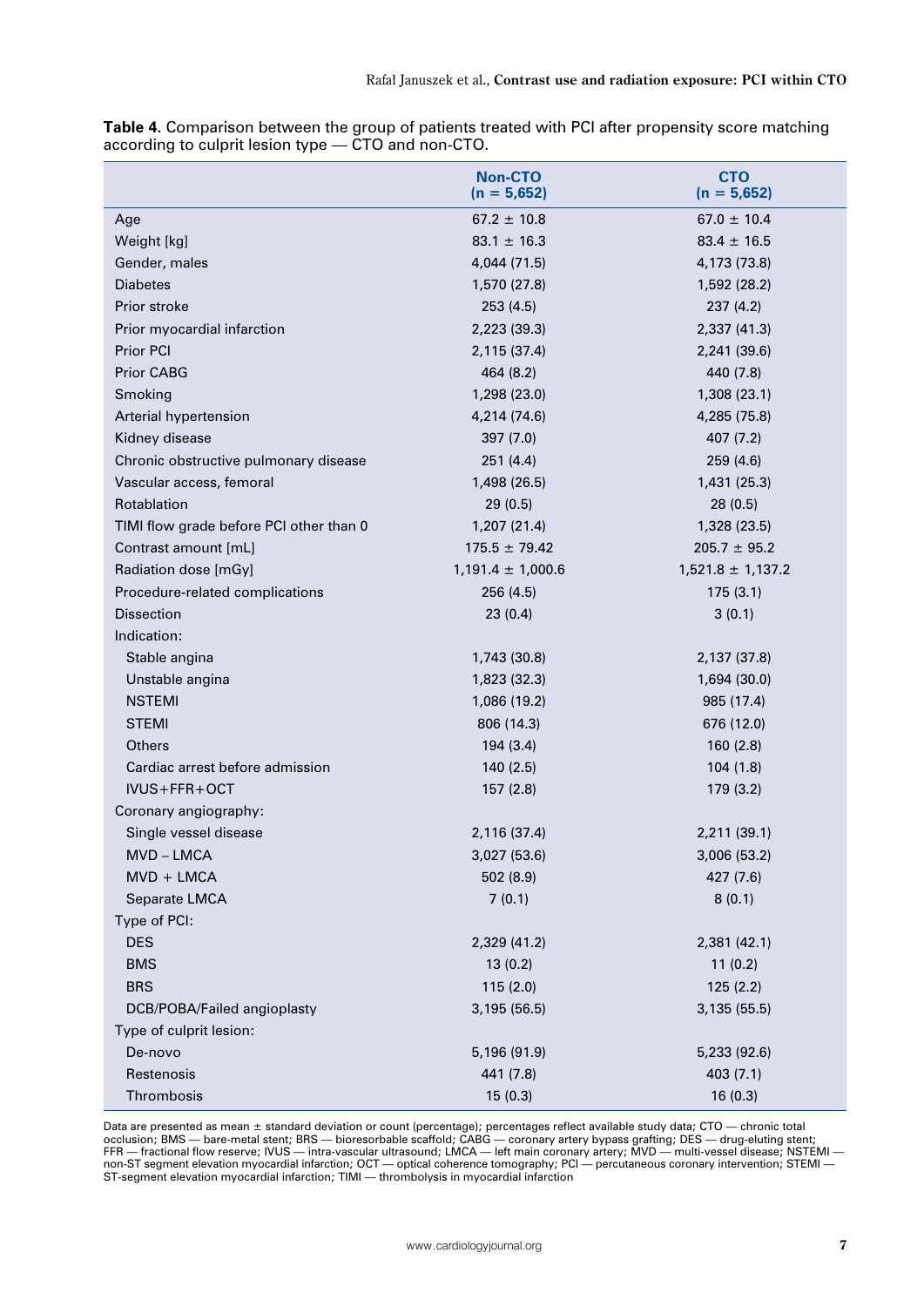|                                                                   | Estimate | 95% CI               | <i>p</i> -value |
|-------------------------------------------------------------------|----------|----------------------|-----------------|
| Diabetes (absent vs. present)                                     | $-2.92$  | $-3.21 - (-2.63)$    | < .001          |
| COPD (absent vs. present)<br>                                     | 1.43     | $0.67 - 2.18$        | < .001          |
| Kidney disease (absent vs. present)<br>œ                          | 1.48     | $0.94 - 2.01$        | < .001          |
| Radial vs. femoral access                                         | $-11.97$ | $-12.27 - (-11.67)$  | < .001          |
| Prior PCI (absent vs. present)                                    | 6.6      | 6.28-6.93            | < 0.001         |
| Prior MI (absent vs. present)                                     | $-2.3$   | $-2.63 - (-1.97)$    | < .001          |
| TIMI grade before PCI (0 vs. other)                               | 3.99     | 3.67-4.31            | < .001          |
| No-reflow (absent vs. present)                                    | $-19.83$ | $-21.42 - (-18.23)$  | < .001          |
| FFR+IVUS+OCT (absent vs. present)                                 | $-15.16$ | $-15.8 - (-14.51)$   | < .001          |
| PCI with LAD (absent vs. present)                                 | $-9.0$   | $-10.69-(-7.3)$      | < .001          |
| PCI CTO (absent vs. present)                                      | $-17.41$ | $-18.45-(-16.49)$    | < .001          |
| De-novo vs. restenosis                                            | $-4.3$   | $-5.68 - (-2.92)$    | < .001          |
| De-novo vs. thrombosis                                            | 9.91     | $5.92 - 13.9$        | < .001          |
| Restenosis vs. thrombosis                                         | 14.22    | 10.08-18.35          | < .001          |
| DES vs. BMS                                                       | $-8.4$   | $-10.66$ - $(-6.14)$ | < .001          |
| DES vs. DCB/POBA/Failed                                           | 9.5      | 8.23-10.77           | < .001          |
| <b>BMS</b> vs. BRS                                                | 6.89     | 2.55-11.24           | < .001          |
| BMS vs. DCB/POBA/Failed                                           | 17.9     | 15.36-20.45          | < 0.01          |
| BRS vs. DCB/POBA/Failed                                           | 11.0     | 7.1-14.91            | < .001          |
| Weight, kg                                                        | 0.38     | $0.36 - 0.39$        | < .001          |
| $-5$<br>5<br>$-15$<br>$-10$<br>0<br>10<br>15<br>20<br>$-20$<br>25 |          |                      |                 |

**Figure 3.** Predictors of increased contrast use in the overall group of patients treated with percutaneous coronary intervention (PCI) — before propensity score matching (PSM); BMS — bare-metal stent; BRS — bioresorbable scaffold; CI — confidence interval; COPD — chronic obstructive pulmonary disease; CTO — chronic total occlusion; DCB — drug-coated balloon; DES — drug-eluting stent; FFR — fractional flow reserve; IVUS — intravascular ultrasound; LAD — left anterior descending coronary artery; MI — myocardial infarction; OCT — optical coherence tomography; POBA — plain-old balloon angioplasty; TIMI — thrombolysis in myocardial infarction.

the former was still a significant predictor of greater total contrast amount use and radiation exposure.

#### **Contrast amount**

In the presented analysis, it was found that concomitant kidney disease is related to the lower use of contrast during PCI in the overall group of patients, which seems to be justified by greater probability of kidney failure and greater consideration of the operators paid to the amount of contrast used during PCI. A similar relationship was observed for chronic obstructive pulmonary disease and prior PCI. The presence of diabetes was found to be related to the greater amount of contrast use during the PCI procedure, which may be explained by more disseminated atherosclerosis and potentially more complicated procedures. Moreover, lack of patency before PCI expressed as TIMI grade flow 0,

the presence of no-reflows and the use of more complicated imaging devices (FFR/IVUS/OCT) were indicative of greater contrast use amounts. No-reflows demand longer procedures and multiple cine angiographies after infusion of particular agents in the treatment of coronary flow disturbances. PCI within occluded arteries at baseline is usually related to more complicated and longer procedures. Furthermore, PCI within restenosis is found to be a predictor of increased risk regarding higher contrast use in comparison to de-novo lesions, which seems to be reasonable in terms of the degree of procedure difficulty. A similar relationship and explanation could be dedicated to thrombosis in comparison to de-novo culprit lesions. Femoral access usually concerns the use of greater guiding catheter diameters, potentially more complicated procedures or patients in more severe states. The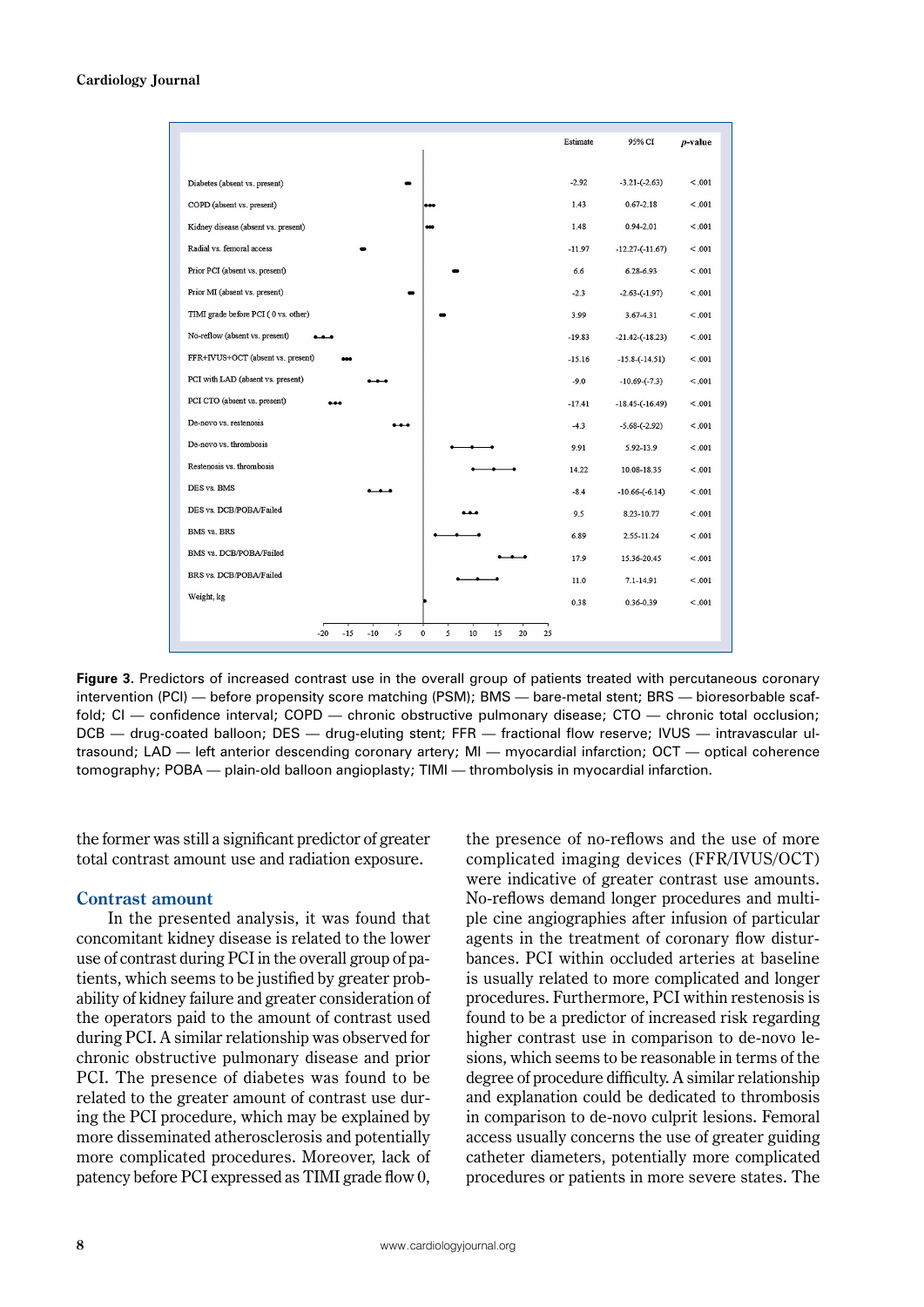|                                                                                   | <b>OR</b> | 95% CI                | $p$ -value |
|-----------------------------------------------------------------------------------|-----------|-----------------------|------------|
| Age, years                                                                        | $-2.03$   | $-2.3 - (-1.76)$      | < .001     |
| Diabetes (absent vs. present)                                                     | $-76.29$  | $-79.61 - (-72.96)$   | < .001     |
| COPD (absent vs. present)<br>ممه                                                  | 19.81     | 11.02-28.6            | < .001     |
| Kidney disease (absent vs. present)                                               | $-26.56$  | $-32.78 - (-20.35)$   | < .001     |
| Smoking (absent vs. present)                                                      | 21.63     | 18.02-25.24           | < .001     |
| Radial vs. femoral access                                                         | $-33.34$  | $-36.68-(-30)$        | < .001     |
| Prior PCI (absent vs. present)                                                    | 37.74     | 34.11-41.37           | < .001     |
| Prior MI (absent vs. present)                                                     | $-28.8$   | $-32.56 - (-25.03)$   | < .001     |
| TIMI grade before PCI (0 vs. other)                                               | 62.82     | 59.17-66.48           | < .001     |
| No-reflow (absent vs. present)                                                    | $-180.78$ | $-199.49 - (-162.08)$ | < .001     |
| FFR+IVUS+OCT (absent vs. present)                                                 | $-104.91$ | $-112.39 - (-97.43)$  | < .001     |
| PCI CTO (absent vs. present)                                                      | $-264.28$ | $-273.75 - (-254.81)$ | < .001     |
| DES vs. BMS                                                                       | $-110.05$ | $-135.55(-84.54)$     | < .001     |
| DES vs. BRS                                                                       | $-71.27$  | $-115.26 - (-27.29)$  | < .001     |
| DES vs. DCB/POBA/Failed                                                           | $-63.93$  | $-76.57(-51.29)$      | < .001     |
| BMS vs. DCB/POBA/Failed                                                           | 46.11     | 18.21-74.01           | < .001     |
| Weight, kg                                                                        | 14.85     | 14.67-15.04           | < .001     |
| $-300 -250$<br>$-200 - 150$<br>$-100$<br>$-50$<br>$\mathbf 0$<br>50<br>100<br>150 |           |                       |            |

**Figure 4.** Predictors of increased radiation exposure in the overall group of patients treated with percutaneous coronary intervention (PCI) — before propensity score matching (PSM); BMS — bare-metal stent; BRS — bioresorbable scaffold; COPD — chronic obstructive pulmonary disease; CTO — chronic total occlusion; DCB — drug-coated balloon; DES — drug-eluting stent; FFR — fractional flow reserve; IVUS — intravascular ultrasound; LAD — left anterior descending coronary artery; MI — myocardial infarction; OCT — optical coherence tomography; POBA — plain-old balloon angioplasty; TIMI — thrombolysis in myocardial infarction.

relationship between body mass, as well as the dose of contrast and radiation, is well-sanctioned and requires no additional comments.

In the study published by Michael et al. [15], which included 1,363 consecutive CTO PCIs, performed at 3 institutions between January 2006 and November 2011, CTOs within the coronary arteries were defined as angiographic evidence of total occlusion with TIMI grade 0 or 1 and an estimated duration of at least 3 months [15]. The authors of that analysis confirmed that prior coronary artery bypass grafting, right coronary artery target vessel, fewer years since initiation of CTO PCI registry at each center, use of the retrograde approach and procedural failure, were independently associated with prolonged fluoroscopy duration [15]. In the study published by Michael et al. [15], the mean contrast amount used during 1 CTO PCI totaled  $294 \pm 158$  mL and  $265$  mL. This was a significantly greater amount when compared to the present results and may be related to earlier years of the conducted analysis. At that time, similar results could be noticed in our population. Morino et al. [16], in their study based on the Multicenter CTO Registry in Japan, reported the median contrast volume per 1 CTO PCI to be 293 mL while CIN fre-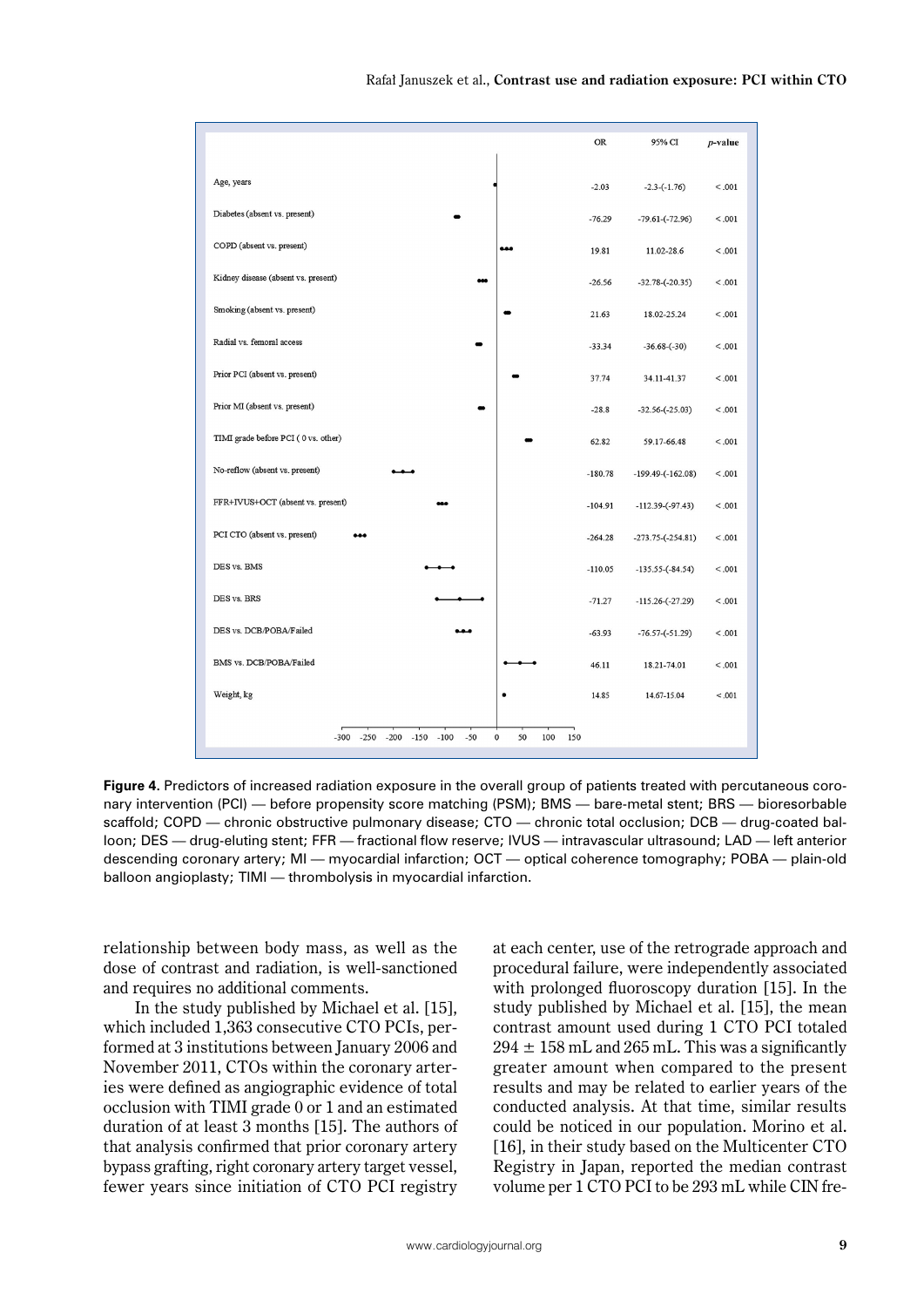quency was at 1.2%. In a more recently published study, based on the PROGRESS-CTO registry, the results were comparable to those obtained in the present analysis [17]. While Konstantinidis et al. [18] reported the mean contrast volume in patients treated with CTO PCI, based on the 17,626 procedures from the European Registry of CTO at following periods of time, to be: 298 mL (2008–2009), 298 mL (2008–2009), 310 mL (2012–2013) and 280 mL (2014–2015). In another publication from the Japanese CTO-PCI Expert Registry, similar data to that obtained in the currently presented analysis was also reported [19].

## **Radiation exposure**

Assessing predictors of radiation exposure in the overall group of patients treated with PCI in the present study, it was demonstrated that diabetes, kidney disease and femoral access are predictors of increased radiation exposure. Diabetes and kidney failure are usually related to more complicated, calcified and long-narrow arteries, which undoubtedly increase the difficulty of the procedure and are related with the use of additional devices such as rotablation. Also, the no-reflow phenomena and TIMI flow grade 0 were among predictors of greater radiation exposure, which could be related to a longer procedure duration. Considering the type of PCI, PCIs with bare-metal stent and bioresorbable scaffold implantation were predictors of greater radiation exposure when compared to DES implantation. The presence of CTO PCI was the strongest predictor among all the estimated indices of greater radiation exposure during the PCI procedure. This was also confirmed following PSM.

The median patient air kerma dose reported in a recently published study, which was based on the PROGRESS-CTO registry, was greater when compared to the current study and was 2.642 Gy for the years 2012–2019, 2.825 Gy for 2012–2016 and 2.382 Gy for 2017–2019 [17]. In a recent report from the European Registry of CTO, rather stable mean fluoroscopy durations are shown at the following assessed periods: 37 min (2008–2009), 49 min (2010–2011), 43 min (2012–2013) and 43 min (2014–2015) [18]. However, this can lead to erroneous conclusions, because nowadays, devices with lower radiation and lower frame rates are used, which in summary, allows implementation of radiation doses more slowly.

# **Preventive actions**

Contrast-induced nephropathy, a common complication following PCI, is the  $3<sup>rd</sup>$  most common cause of acute renal failure in patients admitted to hospital, and it is associated with increased morbidity, mortality and medical costs [20]. Administration of higher contrast volumes is associated with higher risks of contrast nephropathy, and CTO PCI has been connected with high contrast volume administration [16, 21]. In a meta-analysis published by Patel et al. [22], the incidence of CIN was reported to be between 2.4% and 18.1%, with a pooled estimate rate of 3.4%. Therefore, all treatments applied in order to reduce the supply of contrast dose are highly desirable. Among several possible interventions aimed at contrast reduction, radial and biradial access were found to be superior over femoral access [23]. Special devices for contrast dosing during PCI have also been developed, the use of which has been proven to reduce the volume of contrast administered in patients undergoing PCI within CTO [24]. Recently, descriptions have also been published of successful attempts to perform PCI procedures within CTO, using gadolinium in combination with IVUS among patients with anaphylaxis to iodinated contrast agents [25].

In the case of increased radiation during PCI, we are mainly concerned with short-term effects such as radiation-induced dermatitis, as well as distant consequences, e.g. related to bone marrow damage or oncological diseases. Radiation dermatitis is the most common direct complication of high radiation exposure in CTO PCIs, and being a rare complication, in some publications, no such events have even been reported [16]. Recently, many factors have contributed to a decrease in radiation exposure during PCI and especially, CTO PCI. One of the  $1<sup>st</sup>$  statement documents which was published in 2011, recommended the use of 7.5 frames per 1 second of fluoroscopy [26]. Furthermore, other additional modifications are available and include increased copper filtering with lower entry dose in combination with modified post-processing image [27]. Nowadays, including the current center, 4 frames per second of fluoroscopy is mostly used. Among other recommendations advised in the document were: limiting the use of cine angiography and applying the "fluoro-store" function instead; optimizing the position of the table and image intensifier; rotating the image intensifier to distribute radiation exposure to multiple skin entry sites; using shielding; closely monitoring radiation exposure throughout the duration of the procedure; and terminating the procedure if a pre-defined threshold is reached without successful lesion crossing [26]. In older studies, it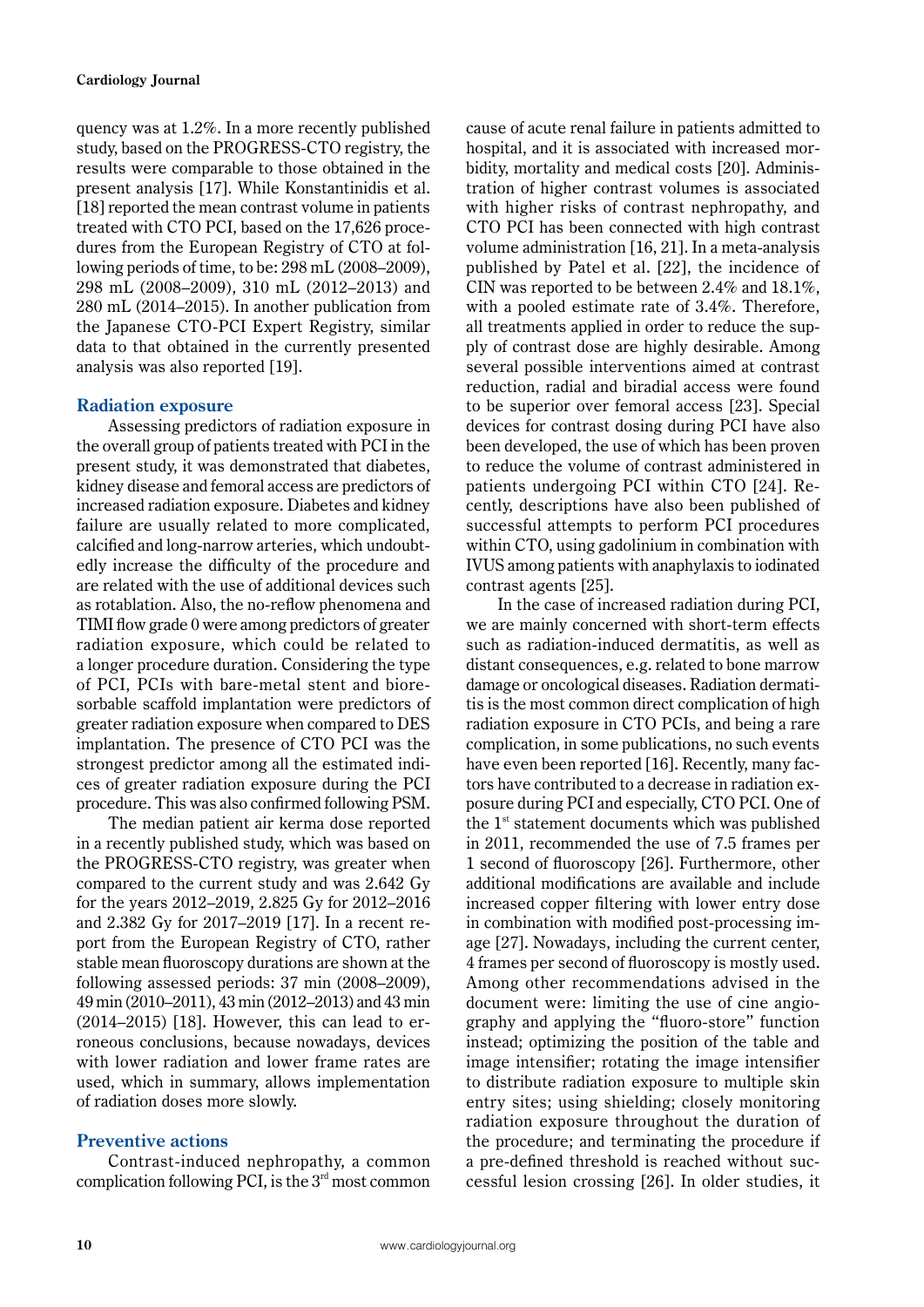has been reported that CTO PCIs, compared to non-CTO, are related to as much as 40% higher radiation exposure [28]. Currently, it is clearly visible in the presented analysis that this difference remains similar, besides the fact that the overall radiation exposure permanently and statistically significantly decreased in following years among the CTO PCI and non-CTO PCI groups. It has been demonstrated that modern X-ray equipment enables introduction of modified protocols aimed at a drastic reduction of the fluoroscopy exposure [29]. Another factor proven to be related with lower radiation exposure was biradial vascular access [23].

#### **Strengths and limitations of the study**

The greatest strength of the presented study is the large number of examined patients, as analyses carried out among such numerous patient groups s with CTO are rare. However, from a number of limitations of the current study, those that should be addressed in the first place include the nature of the analysis. The research was retrospective, carried out on the basis of a prospectively collected registry. Many of the disadvantages of such a registry include, but are not limited to, estimating the frequency of periprocedural complications arising from the registry itself, which further include complications only during the time of procedure and the early post-procedural period when the patient is still at the catheterization laboratory. This enables assessment of the number of patients with CIN or radiation dermatitis. Another important issue is that recognising the culprit lesion as CTO was at the discretion of the operator and depended on his/her knowledge, habits or inclinations, which, unfortunately, imposes bias. Other well-recognized predictors of contrast dose or radiation exposure in the current analysis was not possible to include because the analyzed database did not contain such data. These would include such parameters as culprit lesion characteristics (length, diameter, location, tortuosity, extent of calcification, etc.), type of devises used for PCI (guidewires, microcatheters as well as type of vascular approach: retrograde vs. antegrade), number of prior attempts to perform CTO PCI. These missing values could have significantly modified the results and caused some bias. In the presented analysis, the relationship between operator volume and contrast amount or radiation exposure was also not taken into consideration due to a lack of data. It may be expected that more experienced operators use less contrast and radiation exposure.

# **Conclusions**

Total contrast amount and radiation exposure remain significantly higher in CTO PCI compared to non-CTO PCI in subsequent years assessed in the current analysis. The total contrast dose and radiation exposure decreased statistically significantly in following years for the CTO PCI as well as the non-CTO PCI groups. Among several predictors, CTO PCI was found to be an independent one of greater total contrast amount dose and radiation exposure in the overall group of patients treated with PCI. After propensity score matching analysis between the CTO PCI and non-CTO PCI groups, CTO PCI was also confirmed as a significant predictor of greater total contrast amount and radiation exposure. Although the difference between the volume of contrast and radiation dose remains significant for CTO and non-CTO PCI, in both groups, the contrast dose and radiation exposure have decreased in recent years, which means that these actions aimed at their reduction are effective, but still require attention and improvement in many patients to decrease the incidence of preventable complications related to CTO PCI.

#### **Conflict of interest:** None declared

### **References**

- 1. Råmunddal T, Hoebers LP, Hoebers L, et al. Chronic total occlusions in Sweden: a report from the Swedish Coronary Angiography and Angioplasty Registry (SCAAR). PLoS One. 2014; 9(8): e103850, doi: [10.1371/journal.pone.0103850,](http://dx.doi.org/10.1371/journal.pone.0103850) indexed in Pubmed: [25117457](https://www.ncbi.nlm.nih.gov/pubmed/25117457).
- 2. Anderson H, Shaw R, Brindis R, et al. A contemporary overview of percutaneous coronary interventions. J Am Coll Cardiol. 2002; 39(7): 1096–1103, doi: [10.1016/s0735-1097\(02\)01733-3.](http://dx.doi.org/10.1016/s0735-1097(02)01733-3)
- 3. Grantham JA, Marso SP, Spertus J, et al. Chronic total occlusion angioplasty in the United States. JACC Cardiovasc Interv. 2009; 2(6): 479–486, doi: [10.1016/j.jcin.2009.02.008](http://dx.doi.org/10.1016/j.jcin.2009.02.008), indexed in Pubmed: [19539249](https://www.ncbi.nlm.nih.gov/pubmed/19539249).
- 4. Fefer P, Knudtson ML, Cheema AN, et al. Current perspectives on coronary chronic total occlusions: the Canadian Multicenter Chronic Total Occlusions Registry. J Am Coll Cardiol. 2012; 59(11): 991–997, doi: [10.1016/j.jacc.2011.12.007](http://dx.doi.org/10.1016/j.jacc.2011.12.007), indexed in Pubmed: [22402070.](https://www.ncbi.nlm.nih.gov/pubmed/22402070)
- 5. Christofferson RD, Lehmann KG, Martin GV, et al. Effect of chronic total coronary occlusion on treatment strategy. Am J Cardiol. 2005; 95(9): 1088–1091, doi: [10.1016/j.amjcard.2004.12.065](http://dx.doi.org/10.1016/j.amjcard.2004.12.065), indexed in Pubmed: [15842978.](https://www.ncbi.nlm.nih.gov/pubmed/15842978)
- 6. Jeroudi OM, Alomar ME, Michael TT, et al. Prevalence and management of coronary chronic total occlusions in a tertiary Veterans Affairs hospital. Catheter Cardiovasc Interv. 2014; 84(4): 637–643, doi: [10.1002/ccd.25264,](http://dx.doi.org/10.1002/ccd.25264) indexed in Pubmed: [24142769.](https://www.ncbi.nlm.nih.gov/pubmed/24142769)
- 7. Neumann FJ, Sousa-Uva M, Ahlsson A, et al. ESC Scientific Document Group. 2018 ESC/EACTS Guidelines on myocardial